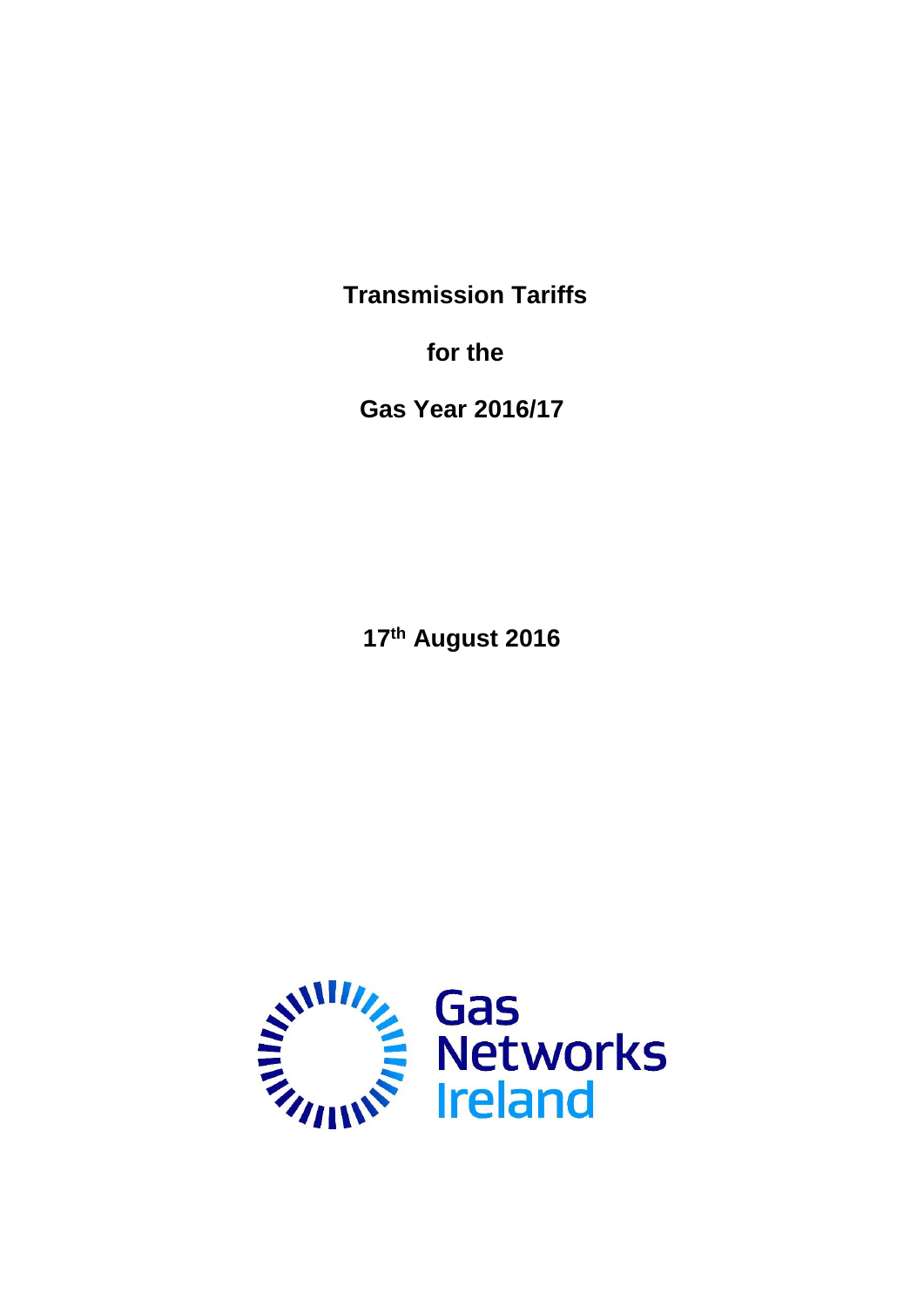# **1. Introduction**

Gas Networks Ireland (GNI) welcomes the opportunity to present its paper to the CER on the Transmission Tariffs for 2016/17. Having updated the CER published 5 year allowance for PC3 and run the Revenue control formula the GNI revenue requirement for  $16/17$  is c.  $€188$ m.

The Tariff Model developed as per the CER decision paper CER/15/140 and CER/15/141 using the demands set out in section 4 then calculates the actual Tariffs for Moffat, Bellanaboy, Inch Production, Inch Storage and Exit.

The calculation of the 2016/17 Transmission tariffs involves a number of steps:

- 1. Updating the CER published 5-Year Revenue Control model to reflect the Incremental OPEX & CAPEX which results in the 2016/17 allowed revenue increasing by  $\epsilon$ 3.05m in 16/17 monies.
- 2. Deriving the GNI allowed revenue through application of the revenue control formulae as determined by the CER for Price Control 3 (PC3).
- 3. Forecasting system demand, as per section 4.
- 4. Calculating unit capacity and commodity tariffs based on the required revenue in accordance with the CER approved methodology as set out in CER/15/140 and CER/15/141.

The calculations are shown in the appendices.

Separate capacity booking will be required for Inch Storage and Inch Productions. In the event that the capacity bookings are not clear to the Transporter the default will be the Production Entry Tariff.

# **2. Executive Summary**

The Price Control determines the GNI allowed revenues for a 5-year period. GNI has calculated the 2016/17 revenue in line with the price control decision of November 2012 and the updated revenue profile published by the CER on 21st August 2013 when setting the 2013/14 tariff (ref CER/13/193).

Applying the Revenue Control Formulae results in an allowed revenue of  $\epsilon$ 188m for 16/17. Incorporating updated demand forecasts and running the Tariff Model results in the following Tariff movements between 15/16 and 16/17:

- a nominal decrease of circa -1.3% for Moffat Shippers (Exit Capacity plus Moffat Capacity)
- a nominal decrease of -0.5% capacity charges for Inch Storage Shippers (Exit Capacity + Inch Storage Capacity)
- a nominal decrease of -1.7% for Inch production Shippers (Exit Capacity plus Inch Production)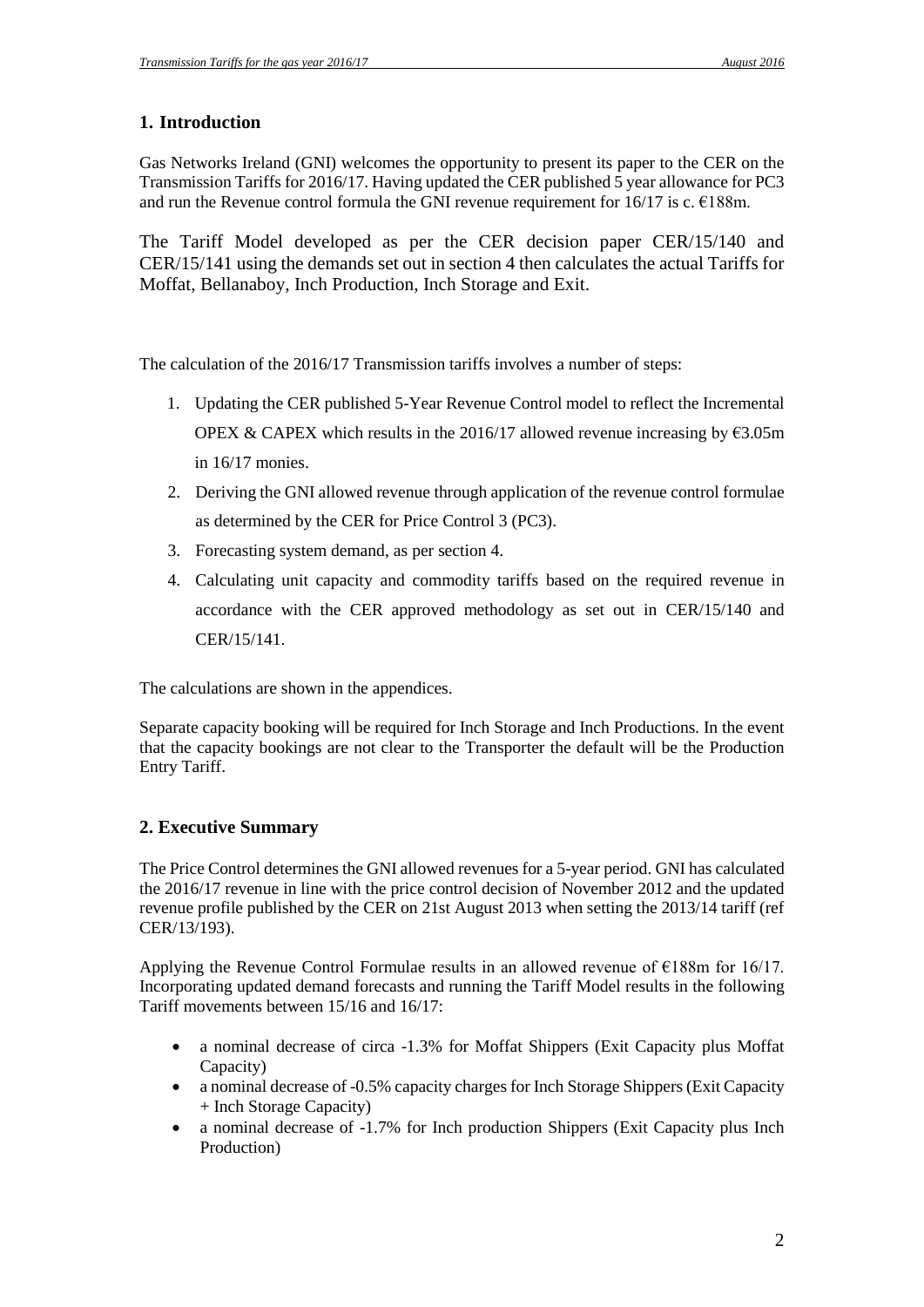a nominal decrease of -1.0% for Bellanaboy Shippers (Exit Capacity plus Bellanaboy Capacity).

When compared to the original 2016/17 allowed revenue, the revised 2016/17 allowed revenue for GNI has decreased by  $6.29$ m in 16/17 Monies. This decrease is the net effect following the application of:

- Incremental revenue for additional OPEX of  $\epsilon$ 3.05m (see section 3)
- The 2016/17 allowed revenue has also been adjusted for an increase of  $\epsilon$ 0.404m in Pass-Through costs for 16/17
- The return of the 14/15 correction factor calculated at  $\epsilon$ 9.74m

The following sections outline the application of the Price Control Formula and discuss the tariff calculation in more detail.

# **3. Allowed Revenue Calculation**

The Revenue Control Formula sets out the parameters for the calculation of the required revenue in a given gas year, in this case gas year 2016/17. The GNI required revenues are adjusted to take account of forecast pass through costs and inflation for 2016/17. The Revenue Control Formula also has a Correction Factor built into it which takes account of the actual revenue (over/under recoveries), inflation and pass through costs for the previous gas year i.e. 2014/15.

# **3.1 Assumptions**

GNI have applied these formulae and have made the following assumptions therein;

- Inflation
	- In setting the 2016/17 tariffs, 1.3% inflation was assumed for the time period from April 16 to March 17<sup>1</sup>.
- Euribor<sup>2</sup>

 $\overline{a}$ 

- 2014/15 Euribor of 0.35% which represents an average 12-month rate to May 22nd 2015
- <sup>2015/16</sup> Euribor of 0.08% which represents an average 12-month rate to May 22nd 2016

Please see Appendix 3 for an explanation of the interest rate multiplier/Euribor rates.

# **3.2 Update to PC3 Allowance with Incremental Revenue**

The original PC3 2016/17 allowed revenue has been further adjusted for OPEX amounting to €3.05m to determine the revised allowed revenues for the period. As these costs were not approved in the original PC3 decision, GNI have followed the CER guidance per sec. 8.5 of CER/12/196 and made a subsequent application as part of the 2016/17 tariff setting process.

<sup>&</sup>lt;sup>1</sup> The inflation for 2016/17 is estimated to be 1.3% based on figures from the Central Bank, ESRI and Department of Finance forecast.

 $2$  This is used to uplift revenue over/under-recoveries for the 2014/15 tariff year. Revenue overrecoveries up to 103% and under-recoveries attract an interest rate of Euribor + 2%.

Any over-recovery over 103% of allowable revenue attracts an interest rate of Euribor  $+ 4\%$  for Year  $_{L}$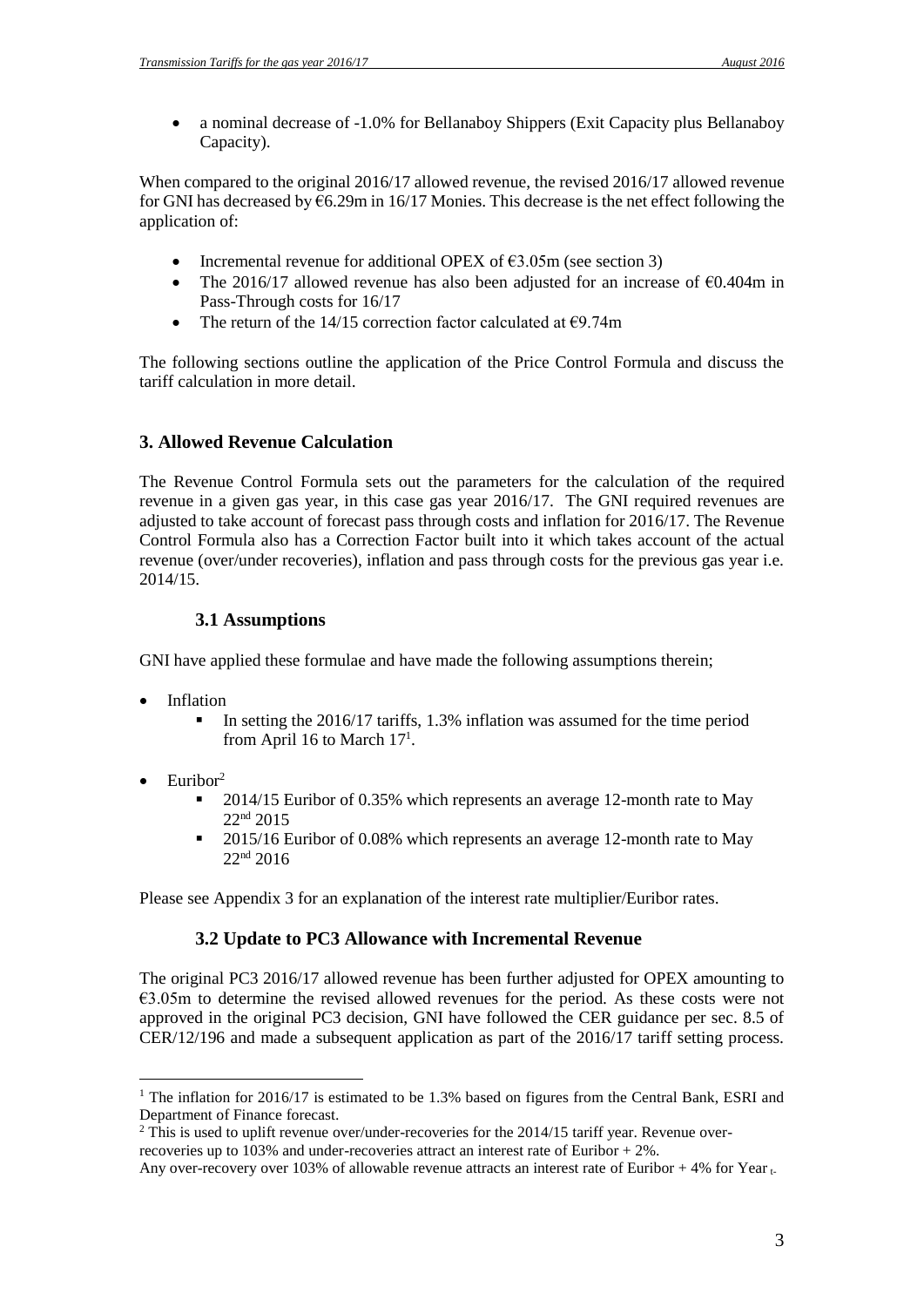GNI has submitted separate submissions relating to these costs. The incremental costs allowed relate to the following activities.

- Midleton Compressor Station
- Training and Apprenticeship Scheme
- Technical Competency
- Balancing
- Innovation

# **3.3 Application of the Revenue Control Formula**

As outlined above, GNI have included additional OPEX with the Revenue allowed under the Price Control to determine the revised allowed revenue for 16/17, this is then adjusted for updated 16/17 Pass Through costs and the 14/15 Correction Factor.

#### **Forecast for 2016/17 Pass Through Costs**

The impact of the forecast 2016/17 pass through costs can be seen in the table below:

| <b>2016/17 Forecasts</b>               | (Saving)/Charge |  |  |
|----------------------------------------|-----------------|--|--|
| (2016/17 monies)                       |                 |  |  |
| <b>Pass Through Costs Variance</b>     | €m              |  |  |
| Rates *                                | 0.437           |  |  |
| <b>CER Lew</b>                         | $-0.497$        |  |  |
| Prisma                                 | 0.571           |  |  |
| $CO2**$                                | $-0.107$        |  |  |
| Pass Through Costs Difference - Charge | 0.404           |  |  |

\*For rates, 50% of the variance between allowed and estimated costs is passed through.

\*\*For CO2, 100% of the variance between the original allowed price and the estimated price is passed through. In year of close out, 100% of the variance between the estimated and actual price is passed through when the actual price is known.

- Pass Through Costs for 16/17
	- Rates for 16/17 are projected to be  $E$ 14.99m
	- The projected carbon costs included for 2016/17 are based on a carbon price of €6.03 per tonne.
	- CER Levy for 16/17 is estimated to be  $€869k$
	- The costs associated with the activities previously carried out by Gaslink are forecast to be  $E2.91$ m.

## **2014/15 Correction Factor**

The correction factor adjusts for differences in revised forecast and actual out turn revenues for the previous period (i.e. 2014/15). A significant over-recovery occurred in the Transmission Revenue in 14/15. This was due to the delay in the Corrib field coming on stream combined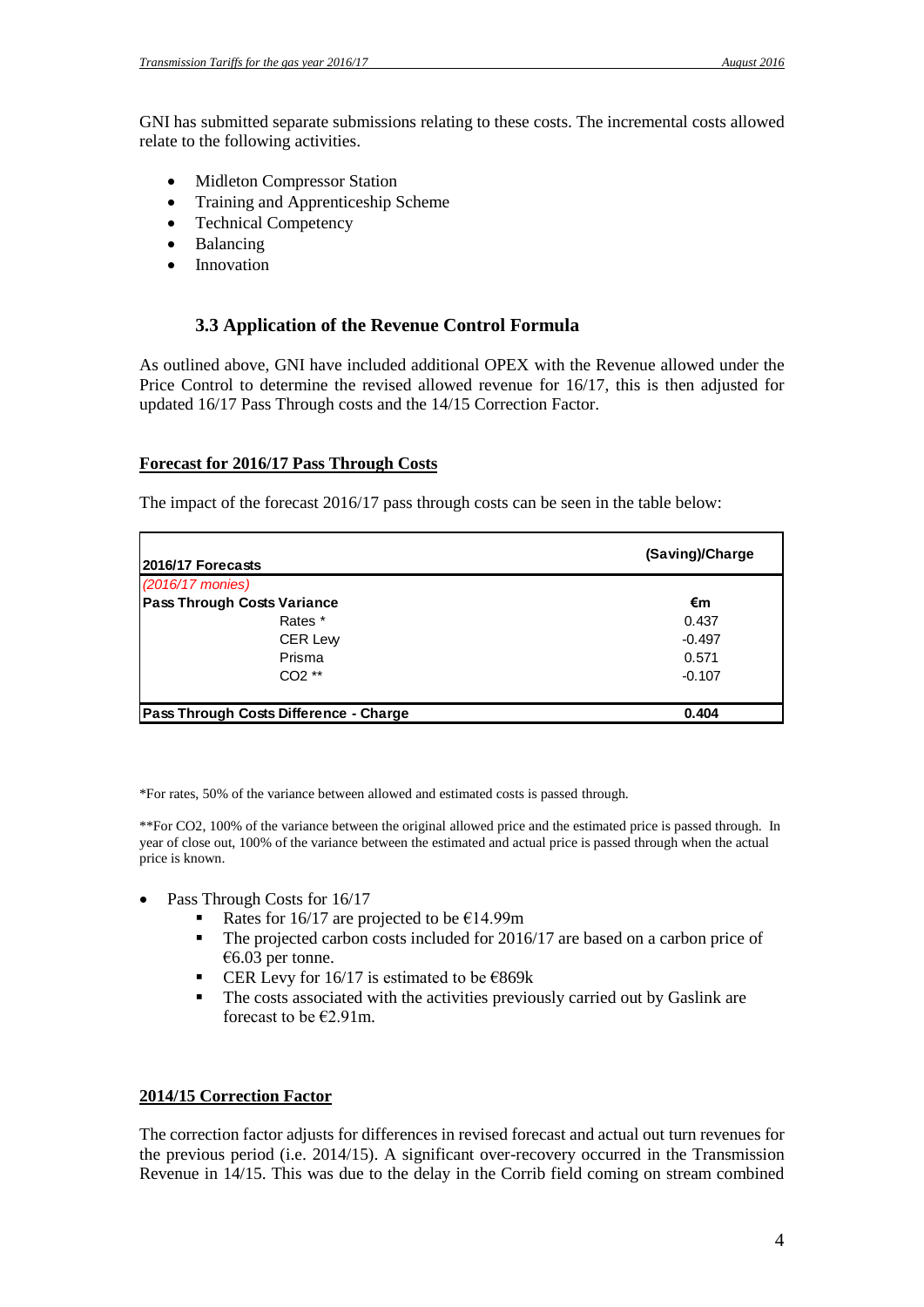with a period of deflation over  $14/15$ . The estimated correction factor is c.  $\epsilon$ 15.11m for 14/15. Of this it is estimated that c.  $E12.52m$  relates to higher demands materialising than were forecasted, the majority of which occurred at Moffat due to the delay in the commencement of Corrib with the remainder due to variations in pass-through costs and deflation.

As indicated in the 15/16 Tariff submission to CER 26<sup>th</sup> August 2015 in the interests of tariff and revenue stability GNI propose that a limit of 5% of the overall amount of the allowable revenue in the 16/17 gas year be applied to the Correction Factor. This rule existed in both the Transmission and Distribution PC2 decision and is explicitly stated in the Distribution PC3 decision document. The 5% has also been previously applied in Transmission. This result is an over-recovery of  $\epsilon$ 9.2m which is offset by  $\epsilon$ 0.06m due to higher actual pass-through costs. After applying interest in the form of Euribor this results in a  $\epsilon$ 9.74m correction factor for 14/15.

| 2014/15 Actual Outturn (Kt-1)                             | €m       |
|-----------------------------------------------------------|----------|
| <b>Revenue Over Recovery</b>                              | 9.205    |
| <b>Pass Through Costs</b>                                 |          |
| Rates - Charge                                            | 0.203    |
| CER Levy - Saving                                         | 0.074    |
| ISO -Saving                                               | 0.290    |
| CO <sub>2</sub> - Charge                                  | 0.220    |
| <b>Total Pass Through Costs</b>                           | $-0.060$ |
| Total 2014/15 Adjustment for Excess Revenue & Cost Excess | $-9.145$ |
| Interest Rate Multiplier                                  | 1.065    |
| Total Kt-1 Ajustment (2016/17 monies)                     | 9.741    |

Please see Appendix 1 for the detailed correction factor calculation.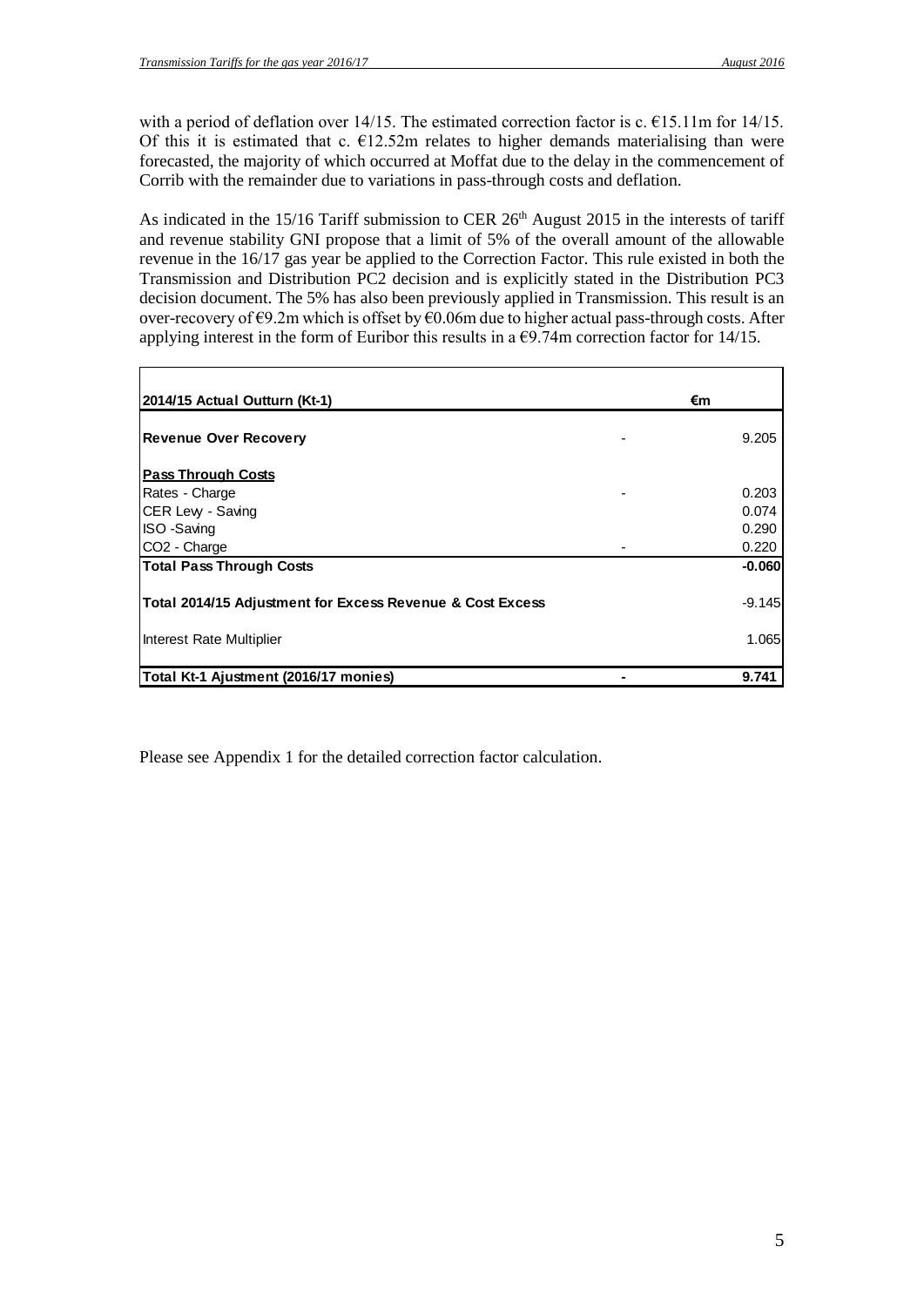### **3.4 Revenue Summary**

The revenues derived from applying the Revenue Control Formula are as follows:

Table 3.4.1

| 2016/17 REVENUE CONTROL           |                                       |                                           |                                      |                                                                                       |
|-----------------------------------|---------------------------------------|-------------------------------------------|--------------------------------------|---------------------------------------------------------------------------------------|
|                                   | <b>Allowed</b><br>Required<br>Revenue | <b>Effect of additional</b><br>allowances | Revenue<br>Control<br><b>Formula</b> | Variance due to Kt-<br>1 adjust. and<br>revised forecast<br><b>Pass-through Costs</b> |
| <b>Revenue Summary</b>            | 2016/17                               | 2016/17                                   | 2016/17                              |                                                                                       |
| (2016/17 monies)                  | €m                                    | €m                                        | €m                                   | €m                                                                                    |
| <b>Total Transmission Network</b> | 194.5                                 | 197.5                                     | 188.19                               | $-9.34$                                                                               |
| <b>Total Revenue Allowed</b>      | 194.471                               | 197.522                                   | 188.185                              | $-9.337$                                                                              |
|                                   |                                       |                                           |                                      |                                                                                       |

Please see Appendix 2 for the Revenue Control Formula calculations.

At a total level the impact of the correction factor (Kt-1) adjustments and the revised forecast pass through costs for 2016/17 on the Revenue Requirement comes to  $(\text{\textsterling}9.34\text{m})$ . The detail can be seen in the table below.

| <b>Total Revenue Summary</b>               |         |
|--------------------------------------------|---------|
| Values in 2016/17 monies                   | €m      |
| <b>GNI Allowed Required Revenue</b>        | 194.47  |
| Plus : OPEX & CAPEX adjustments            | 3.05    |
|                                            | 197.52  |
| Revenue Control Formula Adjustments        |         |
| Pass Through Costs Forecast Charge 2016/17 | 0.40    |
| 2014/15 Correction Factor (Kt-1)           | $-9.74$ |
| Total Revenue Control Formula Adjustments  | $-9.34$ |
| Final 2016/17 Required Revenue             | 188.19  |

# **4. Capacity and Commodity for 16/17**

The Capacity projected for 2016/17 assumes a mix of both firm and short term capacity products. It is expected that a significant amount of short-term capacity will be utilised in  $2016/17.$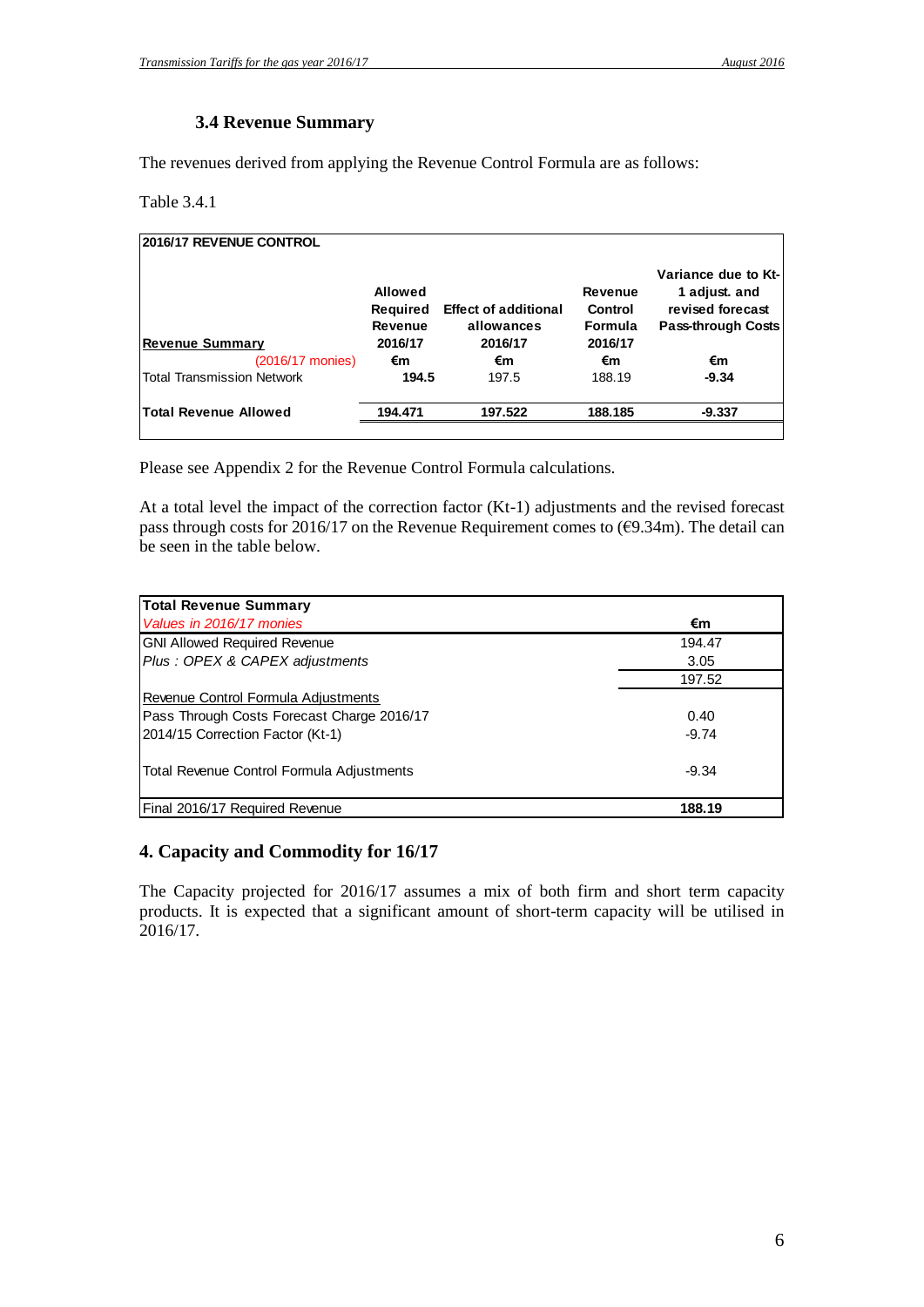## *Forecast Capacity for 16/17*

The forecast Capacity figures are shown in table 4.1 below.

Table 4.1

| <b>Capacity Bookings</b>                                                |                                 | 2015/16<br><b>Tariff</b><br>Forecast | 2016/17<br><b>Tariff</b><br>Forecast | 2016/17<br>% Change<br>v's 2015/16    |
|-------------------------------------------------------------------------|---------------------------------|--------------------------------------|--------------------------------------|---------------------------------------|
| <b>Exit Bookings</b>                                                    | <b>GWh</b>                      | 267.09                               | 264.91                               | $-0.8%$                               |
| Inch Storage<br>Inch Production<br><b>Moffat Bookings</b><br>Bellanaboy | GWh<br><b>GWh</b><br>GWh<br>GWh | 26.26<br>3.99<br>124.37<br>50.26     | 10.79<br>4.60<br>102.85<br>103.59    | -58.9%<br>15.4%<br>$-17.3%$<br>106.1% |
| <b>Entry Bookings</b>                                                   | GWh                             | 204.88                               | 221.82                               | 8.3%                                  |

Annualised 16/17 ROI Exit bookings 0.8% behind 15/16 Tariff forecasts.

- Power is ahead due to increased overall demand.
- LDM capacity bookings is forecast to decrease. Though LDM commodity is forecast to increase, the reduction in capacity bookings is due to the increasing extent that Shippers are optimising their bookings. Lower NDM 1-in-50. The overall NDM capacity demand has declined over the past few years. This has been reflected in a decrease in the key NDM capacity demand forecasting parameter, the *1-in-50 NDM parameter.* This capacity demand decrease has been further influenced by a decrease in residential NDM demand as a proportion of the overall NDM Sector (from 67.2% in 08/09 to 61.8% in 15/16). Residential NDM demand is more temperature sensitive, which drives a higher peak capacity requirement.

•

Total Annualised 16/17 Entry bookings 8.3% ahead of 15/16 Tariff forecasts.

- Corrib is fully commissioned in 2016
- The 8.3% is the overall Entry Bookings with Inch, Bellanaboy and Moffat combined

Overall Exit Commodity is ahead of 2015/16 by 2.9% as Power and DM I/C demand remains strong.

#### **5. Transmission Tariff for 2016/17**

The 2016/17 tariff calculation is based on the CER decision papers CER/15/140 and CER/15/141. The Tariffs for 2016/17, apply the Revenue Control Formulae as outlined in Section 3 and set against the revised forecast system demand for the gas year as outlined in Section 4. The Tariff Model developed as per the CER decision paper CER/15/140 and CER/15/141 then calculates the actual Tariffs for Moffat, Bellanaboy, Inch Production, Inch Storage and Exit.

The primary tariff for Inch is  $\epsilon$ 53.058  $\epsilon$ /MWh which is equal to the simple average cost of all paths from the Inch Storage Entry multiplied by 33%, i.e., the percentage of the required revenue being recovered from entry.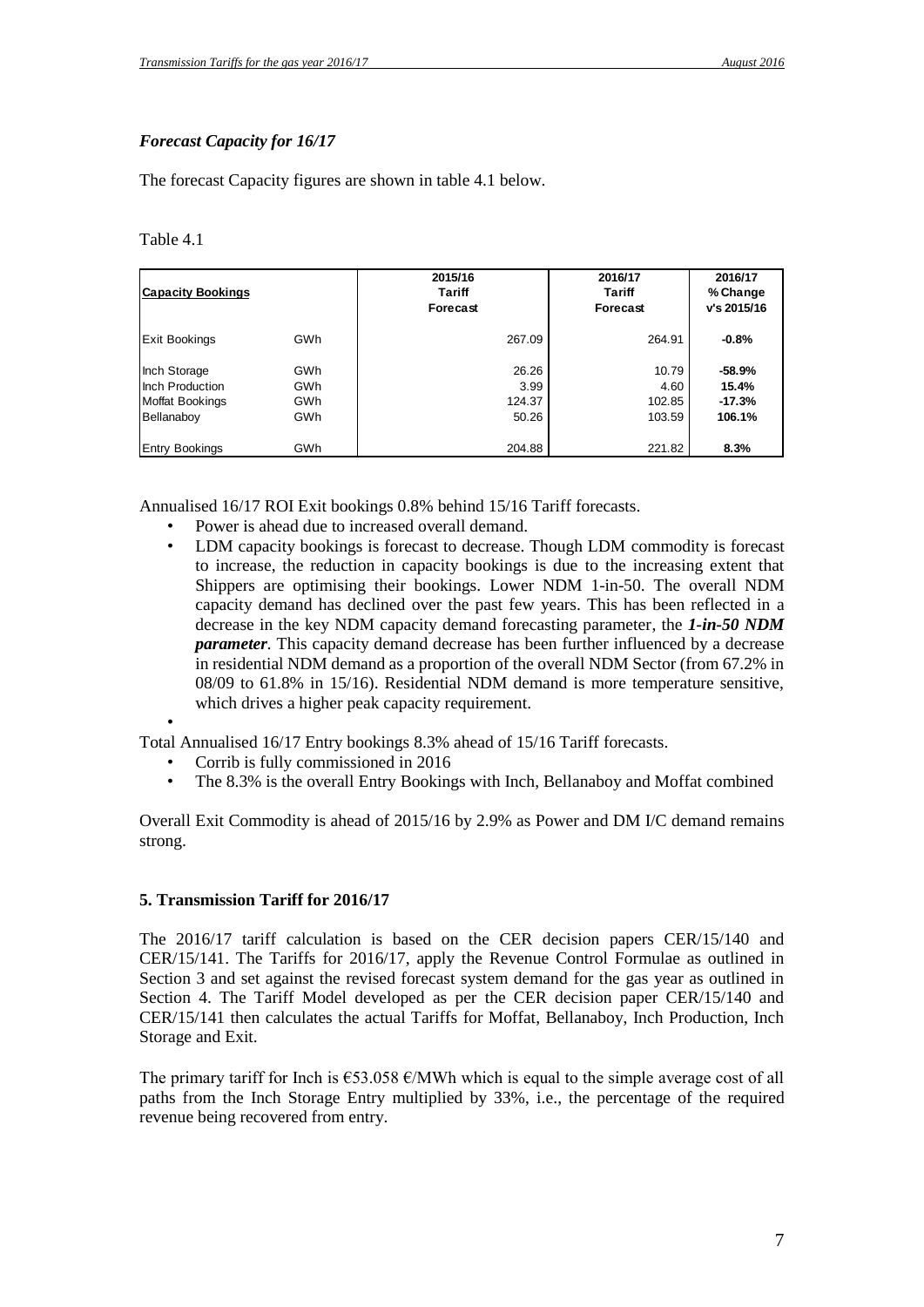| <b>GNI Transmission Tariffs for 2016/17</b>             |                |                   |                          |                 |                |
|---------------------------------------------------------|----------------|-------------------|--------------------------|-----------------|----------------|
|                                                         |                |                   | <b>Published Tariffs</b> |                 | % Change       |
|                                                         | €              | $(16/17)$ Monies) | 2014/15 Tariffs          | 2015/16 Tariffs | <b>Nominal</b> |
| Exit                                                    | 2016/17 Tariff |                   | €                        | €               | from 15/16     |
| capacity                                                | 428.352        | per peak day MWh  | 443.036                  | 430.882         | $-0.6%$        |
| commodity                                               | 0.256          | per MWh           | 0.275                    | 0.267           | $-4.2%$        |
| Moffat Entry                                            |                |                   |                          |                 |                |
| capacity                                                | 360.253        | per peak day MWh  | 358.577                  | 367.786         | $-2.0%$        |
| commodity                                               | 0.123          | per MWh           | 0.157                    | 0.118           | 4.5%           |
| <b>Bellanaboy Entry</b>                                 |                |                   |                          |                 |                |
| capacity                                                | 610.463        | per peak day MWh  | <b>NA</b>                | 617.996         | $-1.2%$        |
| commodity                                               | 0.123          | per MWh           | <b>NA</b>                | 0.118           | 4.5%           |
| <b>Inch Storage Entry</b>                               |                |                   |                          |                 |                |
| capacity                                                | 53.058         | per peak day MWh  | 53.604                   | 53.058          | 0.0%           |
| commodity                                               | 0.123          | per MWh           | 0.034                    | 0.118           | 4.5%           |
| <b>Inch Production Entry</b>                            |                |                   |                          |                 |                |
| capacity                                                | 156.653        | per peak day MWh  | 53.604                   | 164.186         | $-4.6%$        |
| commodity                                               | 0.123          | per MWh           | 0.034                    | 0.118           | 4.5%           |
| <b>Illustrative Transmission Transportation Costs</b>   |                |                   |                          |                 |                |
|                                                         | €              |                   | €                        | €               |                |
| Transmission Transportation Cost of UK Gas              |                |                   |                          |                 |                |
| capacity                                                | 788.605        | per peak day MWh  | 801.612                  | 798.668         | $-1.3%$        |
| commodity                                               | 0.379          | per MWh           | 0.433                    | 0.385           | $-1.5%$        |
| Transmission Transportation Cost of Bellanaboy Gas      | 1,038.815      | per peak day MWh  | NA                       | 1048.878        | $-1.0%$        |
|                                                         | 0.379          | per MWh           | <b>NA</b>                | 0.385           | $-1.5%$        |
| Transmission Transportation Cost of Inch Storage Gas    |                |                   |                          |                 |                |
| capacity                                                | 481.410        | per peak day MWh  | 496.639                  | 483.940         | $-0.5%$        |
| commodity                                               | 0.379          | per MWh           | 0.309                    | 0.385           | $-1.5%$        |
| Transmission Transportation Cost of Inch Production Gas |                |                   |                          |                 |                |
| capacity                                                | 585.006        | per peak day MWh  | 496.639                  | 595.068         | $-1.7%$        |
| commodity                                               | 0.379          | per MWh           | 0.309                    | 0.385           | $-1.5%$        |

The table below outlines the resultant tariffs by applying this approach and states the change in tariffs that a Shipper would incur.

As can be seen above this will result in circa -1.3% nominal decrease to capacity charges for Moffat Shippers (Exit Capacity plus Moffat Capacity), a decrease of -0.5% nominal to capacity charges for Inch Storage Shippers (Exit Capacity + Inch Storage Capacity), a decrease of -1.7% for Inch production Shippers and a decrease of -1% for Bellanaboy Shippers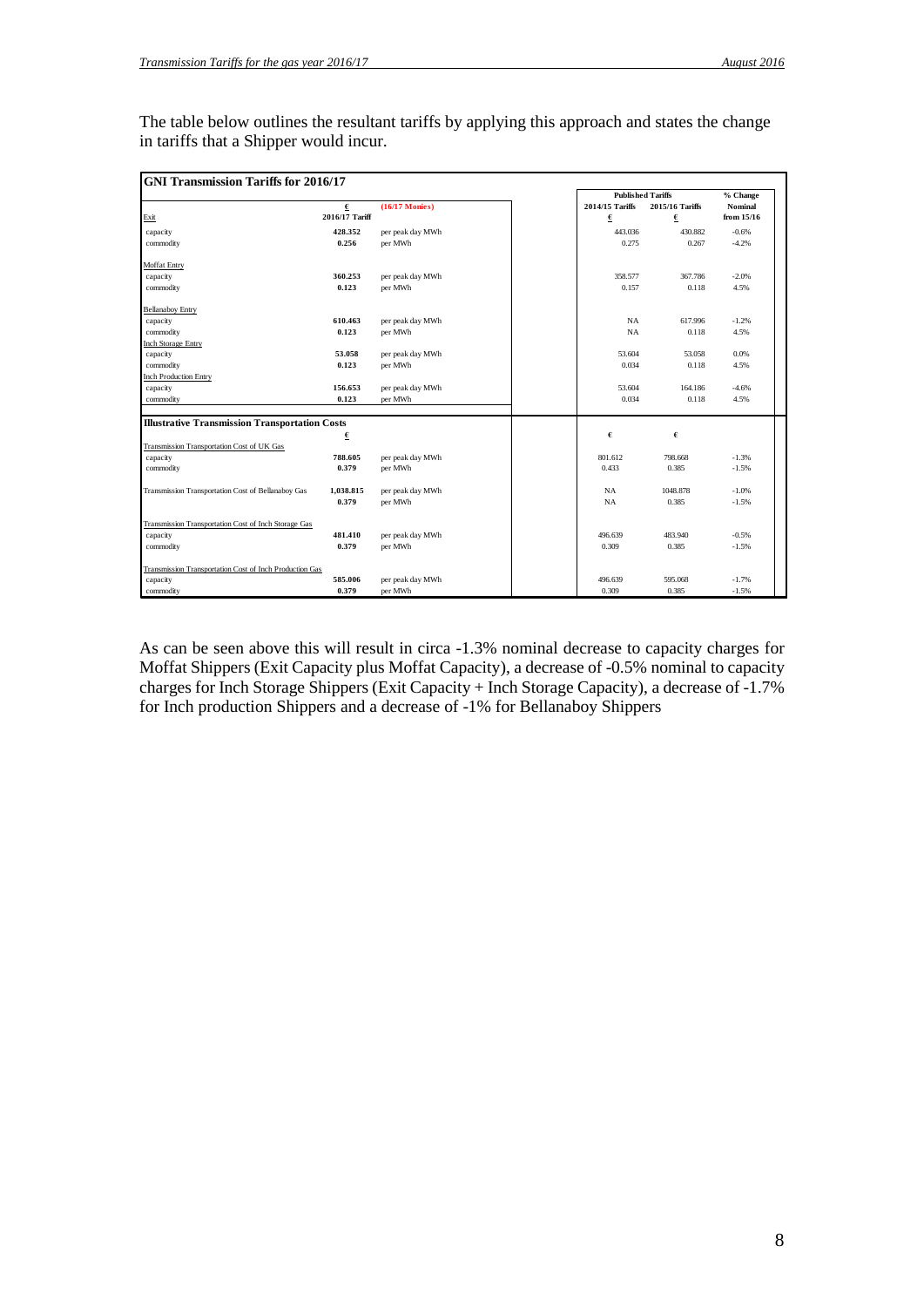# **APPENDIX 1: Correction Factor Calculations**

| <b>CALCULATION OF KSYSTEMt-1</b>                                                                                                                               |                 |                                                       |           |
|----------------------------------------------------------------------------------------------------------------------------------------------------------------|-----------------|-------------------------------------------------------|-----------|
| $ KSYSTEM_{t-1} = \{ (RSYSTEM_{t-1} + (0.5^*USYSTEMF_{t-1}))^* (1 + HICPA_{t-1}/1 + HICPR_{t-1}) - PSYSTEMA_{t-1} - (ASYSTEMR_{t-1} + (0.5^*USYSTEMR_{t-1})))$ |                 |                                                       |           |
| <b>Description</b>                                                                                                                                             |                 | Formula Ref                                           | Value     |
| Allowed Revenue period t-1                                                                                                                                     | Year t-1 Monies | RSYSTEMt-1                                            | 192.86    |
| Forecast Other Revenue in period t-1                                                                                                                           | Year t-1 Monies | 0.5*USYSTEMFt-1                                       | 0.00      |
| Actual Inflation t-1                                                                                                                                           |                 | HICPAt-1                                              | 2.81%     |
| Allowed Inflation t-1                                                                                                                                          |                 | HICPRt-1                                              | 3.74%     |
| <b>Calculation - Revenue * Inflation</b>                                                                                                                       |                 | (RSYSTEMt-1 + (0.5*USYSTEMFt-1)) * (1+ HICPAt-1 /1+ h | 191.13    |
| Expected pass-through costs less Actual (100%)                                                                                                                 | Year t-1 Monies | PSYSTEMAt-1                                           | 0.14      |
| Expected pass-through costs less Actual (50%)                                                                                                                  | Year t-1 Monies | PSYSTEMAt-1                                           | 0.20      |
| Actual Revenue Recovered in period t-1                                                                                                                         | Year t-1 Monies | ASYSTEMRt-1                                           | 200.34    |
| Actual Other Revenue from IC in period t-1                                                                                                                     | Year t-1 Monies | 0.5*USYSTEMAt-1                                       |           |
| <b>Calculation - Actual Revenue</b>                                                                                                                            |                 | PSYSTEMAt-1 - (ASYSTEMRt-1 + (0.5*USYSTEMAt-1))       | $-200.28$ |
| Actual Revenue Recovered Vs Allowed                                                                                                                            |                 |                                                       | 103.9%    |
| Euribor Rate period t                                                                                                                                          |                 | It                                                    | 2.08%     |
| Euribor Rate period t-1                                                                                                                                        |                 | $It-1$                                                | 4.35%     |
| Correction Factor period t-1                                                                                                                                   | Year t+1 Monies | KINCHt-1                                              | 9.74      |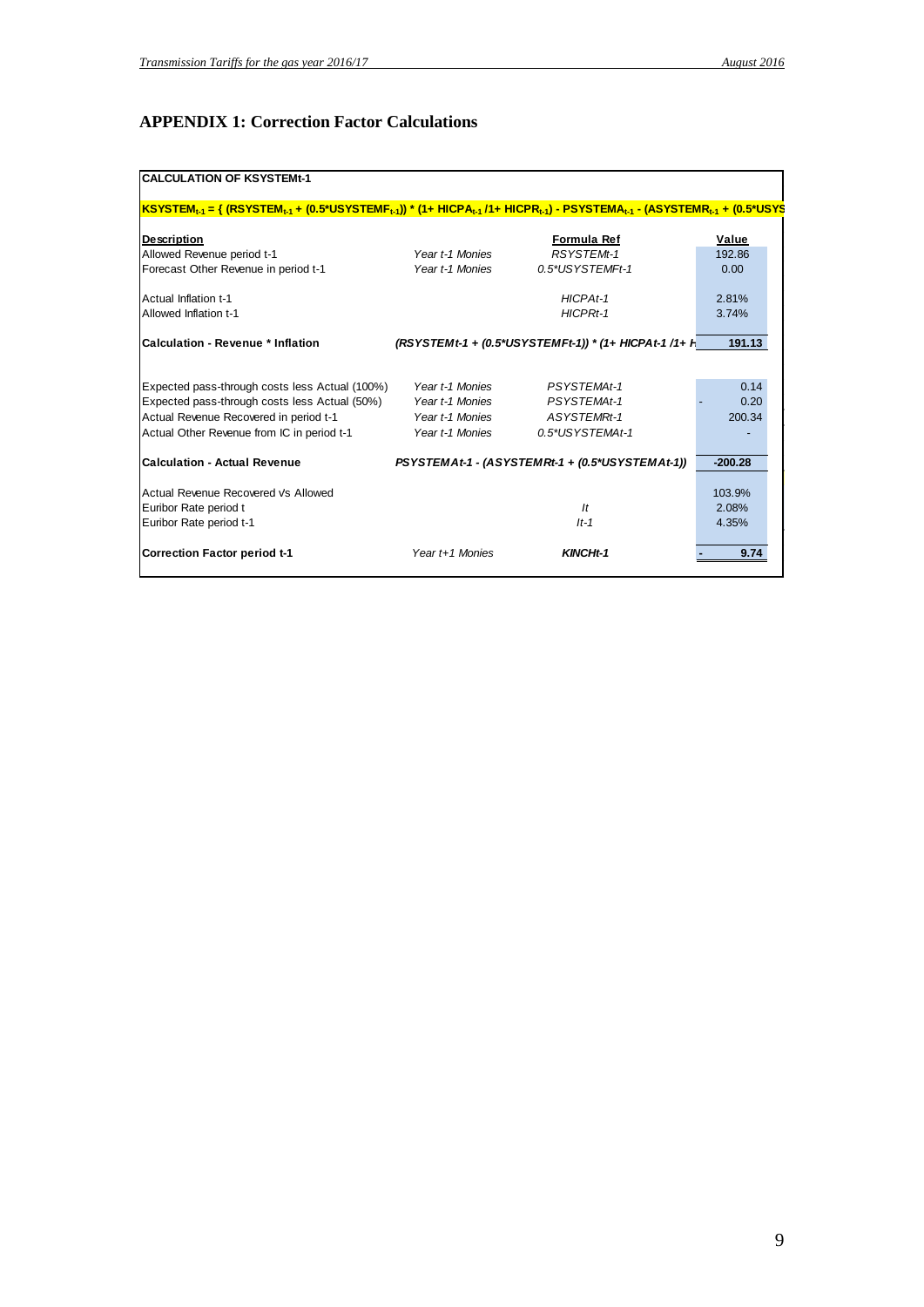# **APPENDIX 2: Revenue Control Formula Calculations<sup>3</sup>**

| <b>Total Transmission Network</b>                 | Revenue Allowed in year t+1       |                |
|---------------------------------------------------|-----------------------------------|----------------|
| <b>Description</b><br>Inflation                   | Formula Ref<br><b>HICPDi</b>      | Value<br>3.52% |
| Allowed Revenue for period t+1                    | BSYSTEMt+1<br>10/11 Monies        | 190.80         |
| <b>ICalculation - Inflated Allowable Revenue</b>  | $\{(1+(HICPj/100))^*$ BSYSTEMt+1} | 197.52         |
| Forecast less Allowable pass through costs (50%)  | $Yr t+1$ Monies<br>$PICFt+1$      | 0.44           |
| Forecast less Allowable pass through costs (100%) | $Yr$ t+1 Monies<br>$PICFt+2$      | $-0.03$        |
| Correction Factor Kt-1                            | $Yr t + 1$ Monies<br>$KICt-1$     | $-9.74$        |
| Forecast Other Revenue in period t+1              | $Yr t + 1$ Monies<br>$0.5^*UICFt$ | 0.00           |
| Allowable Revenue to be Recovered in year t+1     |                                   | 188.19         |
|                                                   |                                   |                |

 $\leftarrow$ 

 $\bigcirc$ 

 $\overline{a}$ 

 $3$  Note: Terminology in tables is a per Transmission Submission during PC3